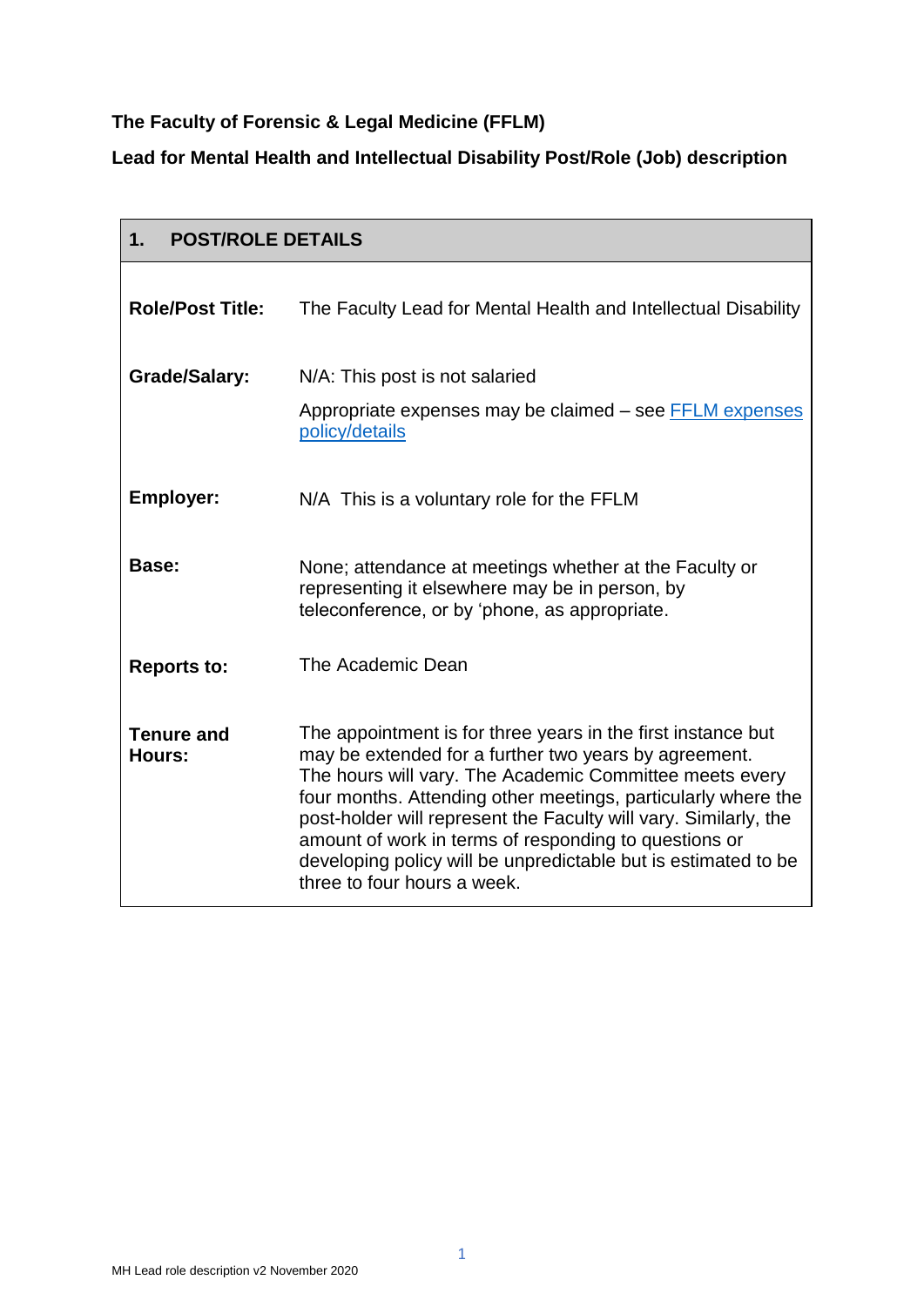## **2. PURPOSE OF ROLE/POST**

- **1. Responsibilities**: With senior officers of the Faculty, review and develop policy; comment on and advise as to the aspects of the work of the Faculty which relate to Mental Health and Intellectual Disability; keep abreast of developments in Mental Health and Intellectual Disability so as to advise the Faculty of their implications and ensure that the Faculty is kept up to date; maintain and create links with other bodies and organisations in the Mental Health and Intellectual Disability fields, including, but not limited to the Royal College of Psychiatrists (RCPsych), Mind, the National Schizophrenia Fellowship; maintain and create links with bodies and organisations whose members come into contact with people with mental disorders or intellectual disabilities, such as the College of Policing; promote the Faculty to psychiatrists and work with the Faculty to increase the number of psychiatrists who become members of the Faculty.
- **2. Activities:** Represent the Faculty at relevant meetings which may include working with the RCPsych, the criminal justice system, including the police, other statutory and voluntary organisations.

Provide reports to and attend the Academic Committee, usually four times per year.

Assist in reviewing the Faculty's standards and guidance where they relate to or have an impact on Mental Health and Intellectual Disability.

Organise the Faculty's annual Mental Health Study Day; (this is part of the programme of Development & Training Courses (DTCs) set up by Training and Development (TED) sub-committee.

**3.** The post-holder will receive an annual review covering this aspect of their work, which will then contribute to their annual appraisal.

## **3. ORGANISATIONAL STRUCTURE: may be useful to have an organogram showing relevant committees/important professional working relationships**

Board

↓

Academic Committee

 $\perp$ 

MH Lead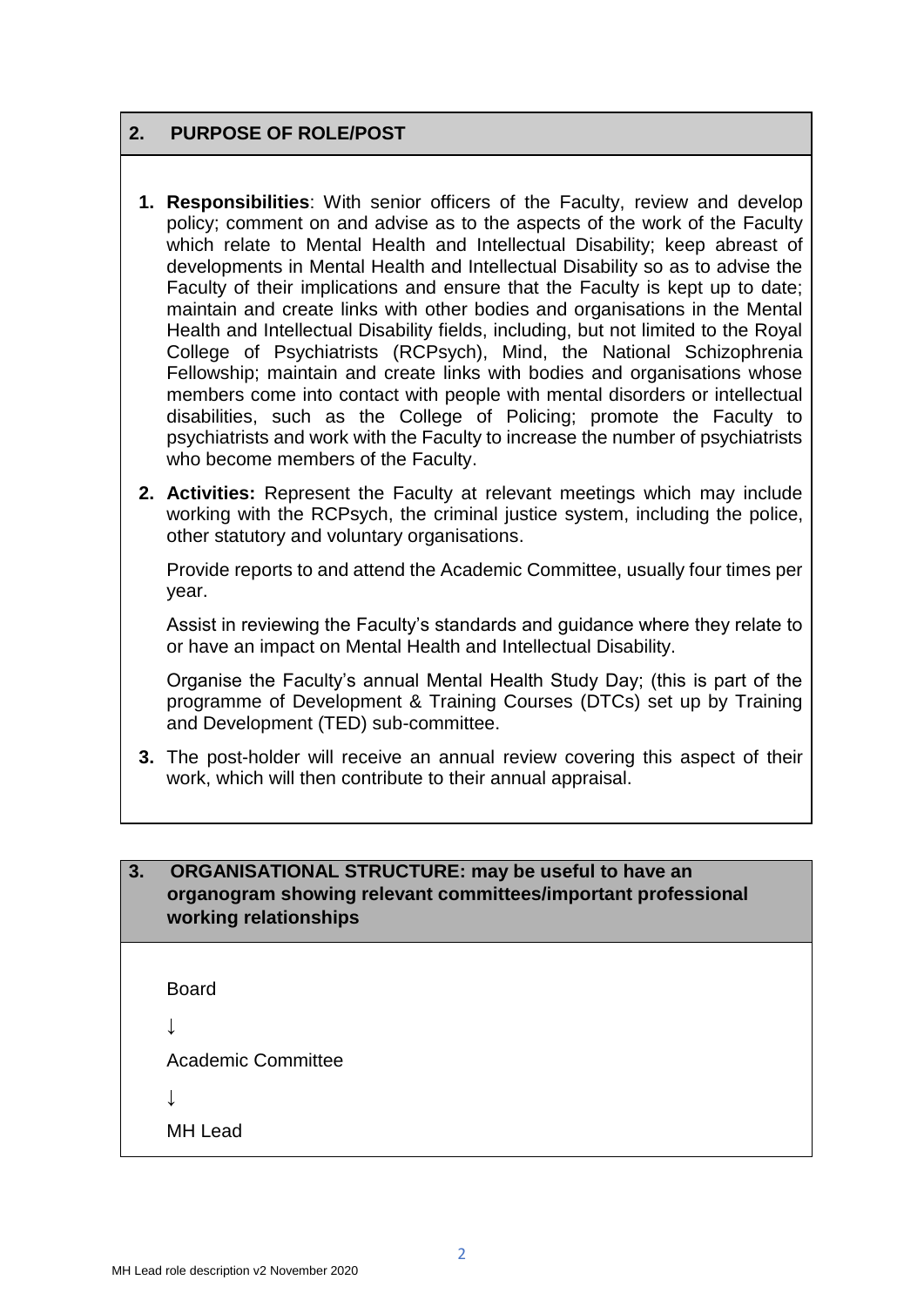## **4. SPECIFIC RESPONSIBILITIES**

- 1 To provide advice on the aspects of mental health and learning intellectual which may or do relate to forensic medical practice and the forensic investigation of offences.
- 2 To ensure any quality standards and guidance produced by the Faculty take into account any impact on the mental health of those who require care from forensic physicians or other HCPs.
- 3 To represent the Faculty when and where necessary in various fora where clinical forensic medicine has an impact on those with mental health problems or those who have an intellectual disability.

| <b>PERSON</b><br>5.<br><b>SPECIFICATION</b>                     | <b>Essential</b>                                                                                                                                                     | <b>Desirable</b>                                                                                                                             |
|-----------------------------------------------------------------|----------------------------------------------------------------------------------------------------------------------------------------------------------------------|----------------------------------------------------------------------------------------------------------------------------------------------|
| <b>Relevant</b><br>Qualifications<br>and Experience             | On the GMC register with a<br>licence to practise<br>In current clinical practice in<br>Forensic and Legal Medicine<br>Holds Membership or<br>Fellowship of the FFLM | Holds Membership or<br>Fellowship of the Royal<br><b>College of Psychiatrists</b><br>Approved under s.12 of<br>the Mental Health Act<br>1983 |
| <b>Communication</b><br><b>skills</b>                           | Excellent written & verbal<br>communication skills<br>Demonstrable leadership and/or<br>team working skills                                                          |                                                                                                                                              |
| <b>Previous</b><br><b>Experience</b>                            | In clinical forensic medicine, e.g.<br>police custody and/or sexual<br>offences work and/or general<br>practice and psychiatry                                       | Has worked in psychiatry<br>as a trainee, non-<br>consultant grade specialist<br>or as a consultant                                          |
| <b>Professional or</b><br><b>Specialist</b><br><b>Knowledge</b> |                                                                                                                                                                      | Experience of working at a<br>national level                                                                                                 |
| <b>Other attributes</b><br>required                             | Clarify depending on role e.g. IT<br>skills                                                                                                                          |                                                                                                                                              |
| <b>Other</b>                                                    | In good standing with the GMC,<br>the FFLM and any other<br>relevant medical royal college or<br>faculty                                                             |                                                                                                                                              |